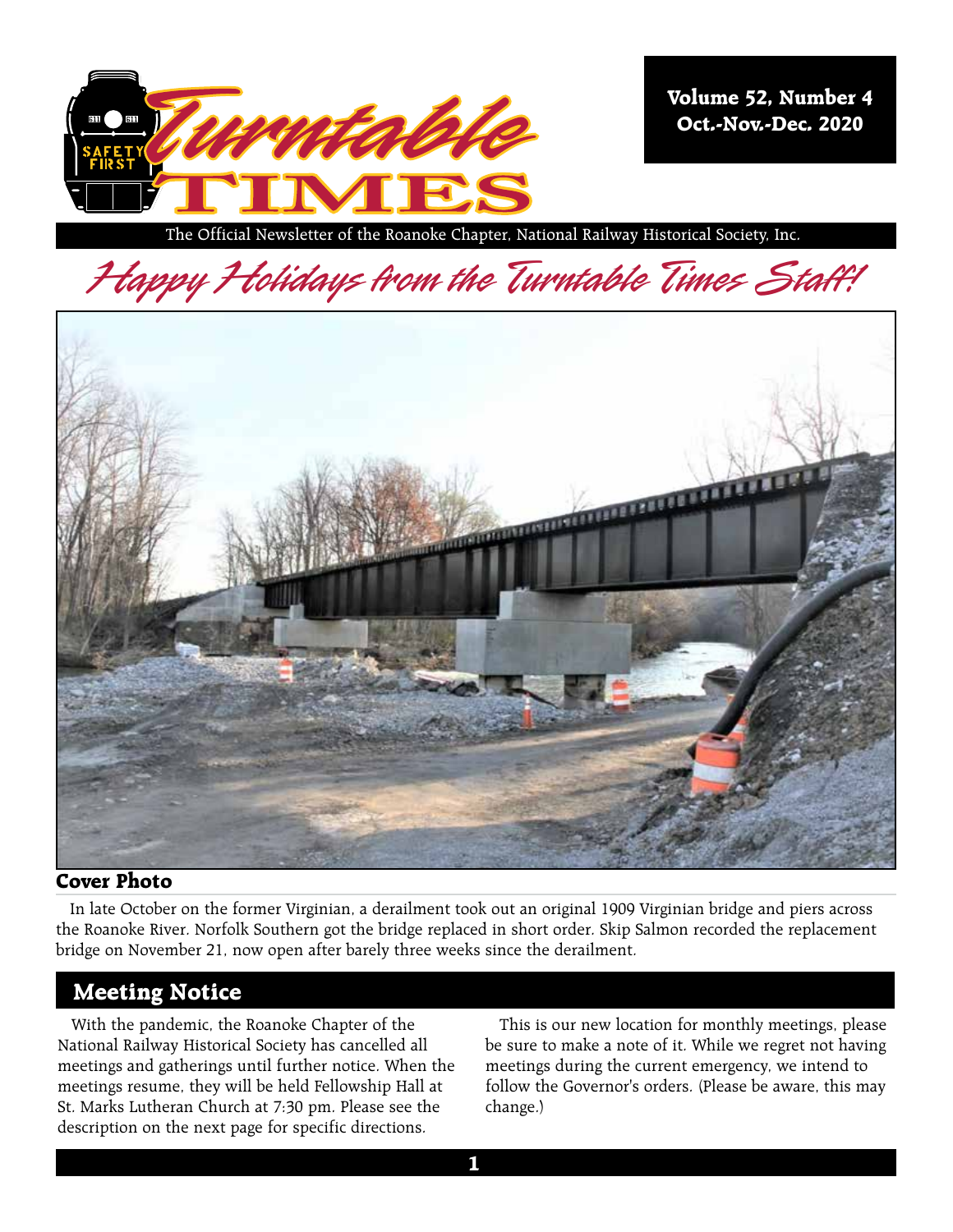# **From The Head End**

# **Cards and Flowers**

If you know of a Chapter Member who is sick, lost a loved one or has a new birth in the family, please contact Delta Helmer Pelgram. Delta is responsible for Chapter cards and flowers and can be reached at membership.rcnrhs@gmail.com or 703-627-7847.

# **Deadline for Turntable Times**

The deadline for the next issue of Turntable Times is Friday, January 8, 2021. Please send articles, information and exchange newsletters to: Editor Turntable Times, P.O. Box 13222, Roanoke, VA, 24032. All parties sending newsletters to the Roanoke Chapter via email should send them to Gary Ballard gtgns611@aol.com,

#### **Editor:**

Gary Ballard gtgns611@aol.com

#### **Editorial Assistant and Circulation**

Dorr Tucker joandorr@cox.net

#### **Mixed Freight**

Robin R. Shavers robin.shavers@gmail. com

# **Publisher/Historian**

Kenneth L. Miller klmiller@rev.net

All materials should be sent directly to the Editors at their email address listed with their names.

Turntable Times is published quarterly as the newsletter of the Roanoke Chapter, National Railway Historical Society, Inc. Opinions and points of view expressed herein are those of the staff members or contributors of the Turntable Times and do not necessarily reflect those of the members, officers or directors of the Chapter.

Please note all material including logos and design elements is copyrighted by the authors and reproducable only with explicit written permission.

Dorr Tucker at joandorr@ cox.net and Ken Miller at klmiller@rev.net

#### **Meeting Cancellation Policy**

Any Chapter meeting will be considered cancelled if any of the following conditions are due to weather: Roanoke City Schools are closed on the day of or for the day after the meeting, or Virginia Western night classes are cancelled for the night of a meeting. Obviously, we have cancelled all meetings until further notice due to the pandemic. We hold Board Meetings via Zoom and will go to in-person meetings as soon as it is safe to do so.

### **New Chapter Meeting Location and Time**

**M**<sup>hile</sup> we are still  $\boldsymbol{\mathsf{V}}$  in the midst of COVID19, we are hopeful that the vaccine will make the possibility of having in-person meetings once again. However, we don't

have We publish directions for the purpose of making people aware.

Whenever we can actually get back to in-person meetings, we will be meeting at St Mark's Lutheran Church, 1008 Franklin Road, SW, at the corner of Highland Avenue in Old Southwest, Roanoke 24016. There is NO parking on Franklin Road; instead turn east onto Highland and enter and park in the lot off Highland directly behind the church.

Enter the church through the doors down the steps below the overhanging breezeway. This is technically the rear of the church, but is the most convenient and closest to the parking.

When inside proceed to the elevator on the right (about 15 feet) and go down to level 1 and follow the NRHS signs into the meeting room.

The church doors will be locked 10 minutes after the starting time so please be on time. Should you know that you will be late, please arrange in advance to contact a member already in the church when you arrive so that someone can meet you at the door to let you in. Thank you for your cooperation in this.

# **Chapter Cards and Flowers**

If you know of a Chapter Member who is sick, lost a loved one or has a new birth in the family, please contact me, Delta Helmer Pelgrim. I am responsible for Chapter cards and flowers and can be reached at membership.rcnrhs@gmail.com or 703-627-7847.

# **Sick List**

We've had a variety of news of members who have had health issues either themselves or their families. To all those with issues or losses, our thoughts and prayers are with them.

Brad Dobbins is not well, and at home receiving treatments. We will keep you posted and wish him well.

Chuck Akers recently lost his brother, Jerry on November 13.

George Stein lost his aunt, Rose Marie Boyd on November 16, 2020. George's mother was also in poor health, but is now doing better.

Stephen and Wendy Warren lost Stephen's brother - Jim Warren on October 18, 2020.

Jeff and Susan Sanders lost Susan's sister - Deborah Leonard Boling on October 30, 2020, this was their second loss in a short time.

# **Emergency Notification Phone Numbers**

You may use these phone numbers to report emer-gencies or other conditions affecting railroad operations, including trespassers, vandalism, fires, defective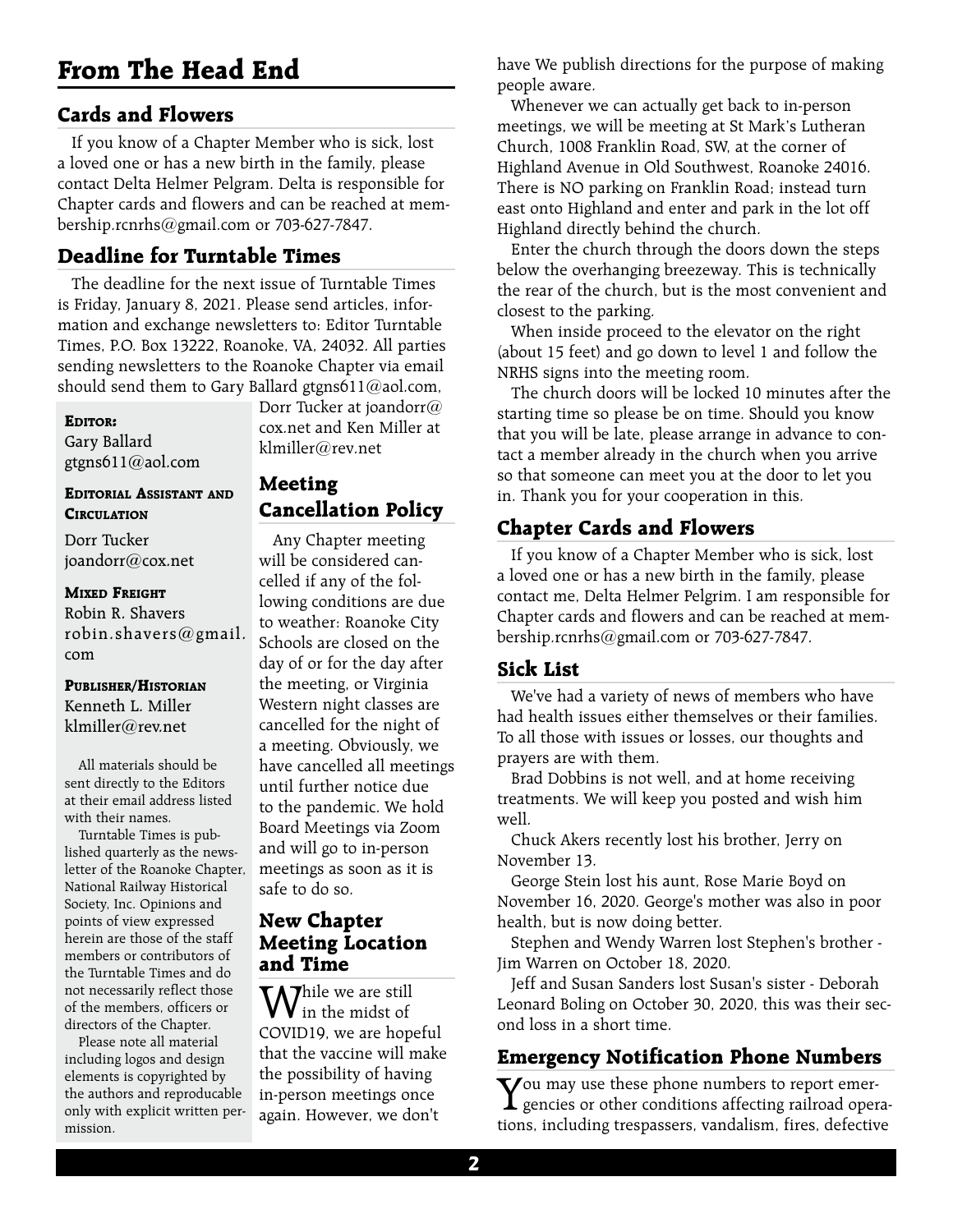equipment, etc. If at a railroad/highway grade crossing try to provide the unique crossing number/DOT number posted nearby, usually on a small blue sign.

|  | Norfolk Southern 800-453-2530 |
|--|-------------------------------|
|  |                               |
|  |                               |

### **2021 Chapter Directors**

| Delta Helmer Pelgrim  Treasurer       |
|---------------------------------------|
| David Foster  National Representative |
|                                       |
|                                       |
|                                       |
|                                       |
|                                       |

Our Chapter Board meets at least once a month, usually the first Tuesday; contact a board member to find the date and location. Board meetings are open to the membership. Please note, in-person Board meetings have been discontinued as per the Governor's order through October. The board has met virtually via Zoom the past few months, and anticipates continuing that for the time being. The Board will take up business as necessary via email or telephone until then. Please remember to Stay home, stay safe!

#### **Treasurers Report**

by Delta Helmer Pelgrim

**I** will be closing out the year and submitting the records to our accountant by early January. If anyone wants the year end summaries please let me know.

Please continue to sign up/use your Kroger and Amazon.com community support. We have received over \$2,500 in money from these organizations this year. If you work for a company that does matching donations please consider making a donation that can be matched.

A great big thank you to my faithful auditors, Paul and George. Also thank you to Rick who has been ensuring that I receive the bills on time.

I am always available to provide information and our financial statements. Feel free to send me e-mails at treasurer.rcrhs@gmail.com

# **Membership**

By Mr. Robin R. Shavers

I mailed and emailed everyone a membership application for 2021 and a blank application is also included in the Turntable Times. If you need an additional e-mailed or mailed copy please do not hesitate to contact me.

Again this year, I will be happy to submit your application to National on your behalf. You are welcome to submit to National on your own, but please do not do both. The prices for membership have not changed this year.

If you would like to receive a printed copy of the Turntable Times, there is a \$10 charge to cover the printing and postage.

Happy to answer any questions or concerns - membership.rcnrhs@gmail.com.

### **Annual Meeting**

The Chapter held its most unusual annual meeting on October 18, 2020 at the Virginian Station. In this time of COVID19, we had to be creative to find a way to hold this meeting. The main item of business of the meeting is to elect directors for the upcoming year. The slate presented was all incumbents were willing to serve for another term, and were elected by acclaim. In 2021, we hope that things will be back to whatever can be considered "normal."

# **Mixed Freight**

By Mr. Robin R. Shavers As I begin this Mixed Freight for the Fourth Quarter<br>Of 2020, the United States begins the task of counting the millions of votes cast for what is considered to be the most invigorating election in American history. The writing of this column on this night is my train trip away from an event that has been aggravating me for many months. The powers that be won't know all of the winners for probably two or three days if not longer.

While cruising the railfan side of the internet a few months back, a gentleman from the Netherlands expressed an interest in photographing some N&W color position light signals during his planned visit to central Virginia during late summer/early autumn. Someone responded to him suggesting he spend some time along the former Virginian east and west of Altavista. There are quite a few still out there in that area that don't require trespassing and some you can literally drive right up to.

I was elated to read within the pages of a recent Turntable Times that the Roanoke Chapter welcomed and embraced either a trio or quartet of felines to the chapter's 9th Street yard facility. The Roanoke Chapter is not alone when it comes to having cats on the property. Our neighbors up at the Chesapeake & Ohio Railway Heritage Center in Clifton Forge have had a cat or cats within the center for years. Can you imagine such a facility as that with such close ties to Chessie not having a cat or cats on the property? Back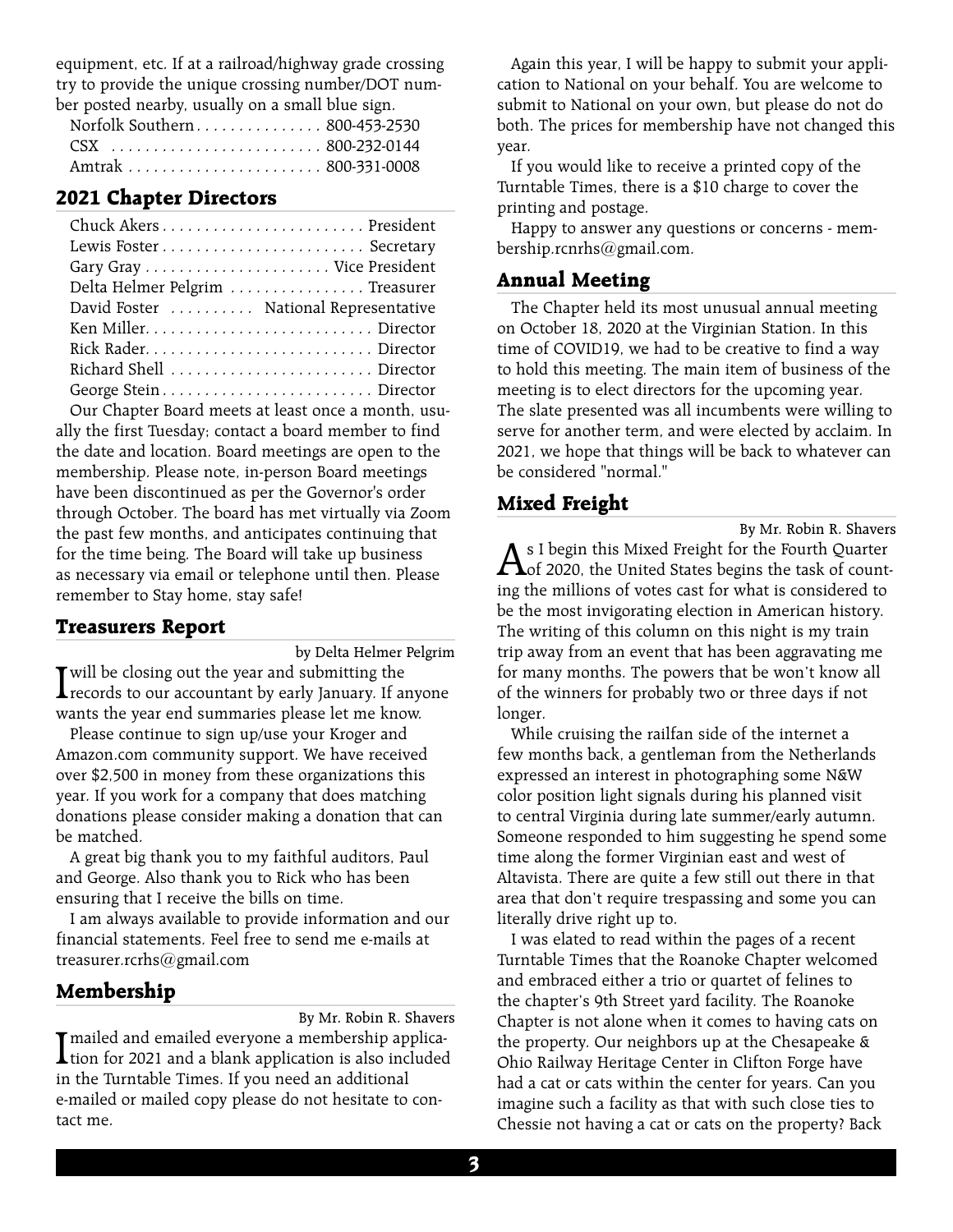in 2017, our friends to the south at the North Carolina Transportation Museum welcomed Chessie to their offices and grounds. She was basically assigned to the Master Mechanic's office in the Bob Julian roundhouse. She was discovered on the property during a Boy Scouts railroading merit badge achievement weekend back in 2017. The idea of having her as the official feline staff member went over well with executive director Ms. Kelly Alexander for the NCTM and the rest was history.

20 to 25 years ago, there was talk of doing away with Norfolk Southern's Crewe Yard. Like many railroad properties that we grew up with and enjoyed from a railfan perspective, it isn't what it used to be and catching action there is truly hit or miss. I mainly hit the area on my way to or from Farmville attending model railroad activity via the High Bridge Railroad Club. Over the past five years or so, it has really been a bonus to visit the N&W scene at Crewe as I have been graced to come across a number of ole school N&W, SR, and CR rolling stock in good condition and to my favor NO GRAFFITI. Quite a few Reading Blue Mountain & Northern hopper cars for grain and coal transport have been present as well. On the more modern side of the equation numerous members of the Norfolk Southern heritage locomotive fleet have been present.

A few months ago I reported via my Mixed Freight column that I spent Memorial Day weekend in Roanoke, spending three days and two nights trackside to maximize trains to be seen as well as saving some cash on motel rates. Of all the freights I viewed, not one had in its consist a Southern or Norfolk Southern Pullman-Standard 50 foot double door or single door boxcar. During their time these boxcars were as common as cigarette butts at an intersection. They were built during the mid-seventies. They are close to 50 years old and with the exception of the darn graffiti, most of they looked pretty good and their paint held up well considering the blistering heat freight cars are exposed to.

Since March or so, loaded tri-level auto racks have been increasing in numbers aboard northbound CSX freights along the former Atlantic Coast Line route often referred to as the A Line. That traffic originates in Charleston, South Carolina, at the Volvo plant there and proceeds north to the ship loading docks at New York City. My understanding from a railfan associate/ CSX employee is that the vehicles can be shipped at less costs from NYC, even with the rail shipping charges, than at the shipping docks at Charleston. I have witnessed anywhere from one auto rack to a block of 45. The loaded racks are normally seen aboard CSX freights Q410 and Q438.

More CSX freight news. Back in the spring, CSX started a progressive every third day train symbol change. For example, Q410 might originate as Q410 but the Q410 three days later will be Q412 and three days later Q414 for the next one. It depends on days the train will make pickups or set offs enroute to its terminating terminal. The same is in reverse for its southbound counterpart Q409. This symbol changing includes Q300 and its southbound counterpart Q301.

The years do indeed really roll by fast and faster. 2020 marks forty years since the Harley Stagers Act went into effect making it easier for the railroads to adjust their freight hauling rates. They became free of having to deal with the Interstate Commerce Commission at that time for EVERY rate adjustment, line abandonment or absorption, and certain mergers among other issues. The I.C.C. eventually became the Surface Transportation Board.

2020 also marks forty years since Burlington Northern absorbed the Saint Louis San Francisco, also known as The Frisco.



Lewis Foster Photos The shelter frame raised, floored and almost ready to use.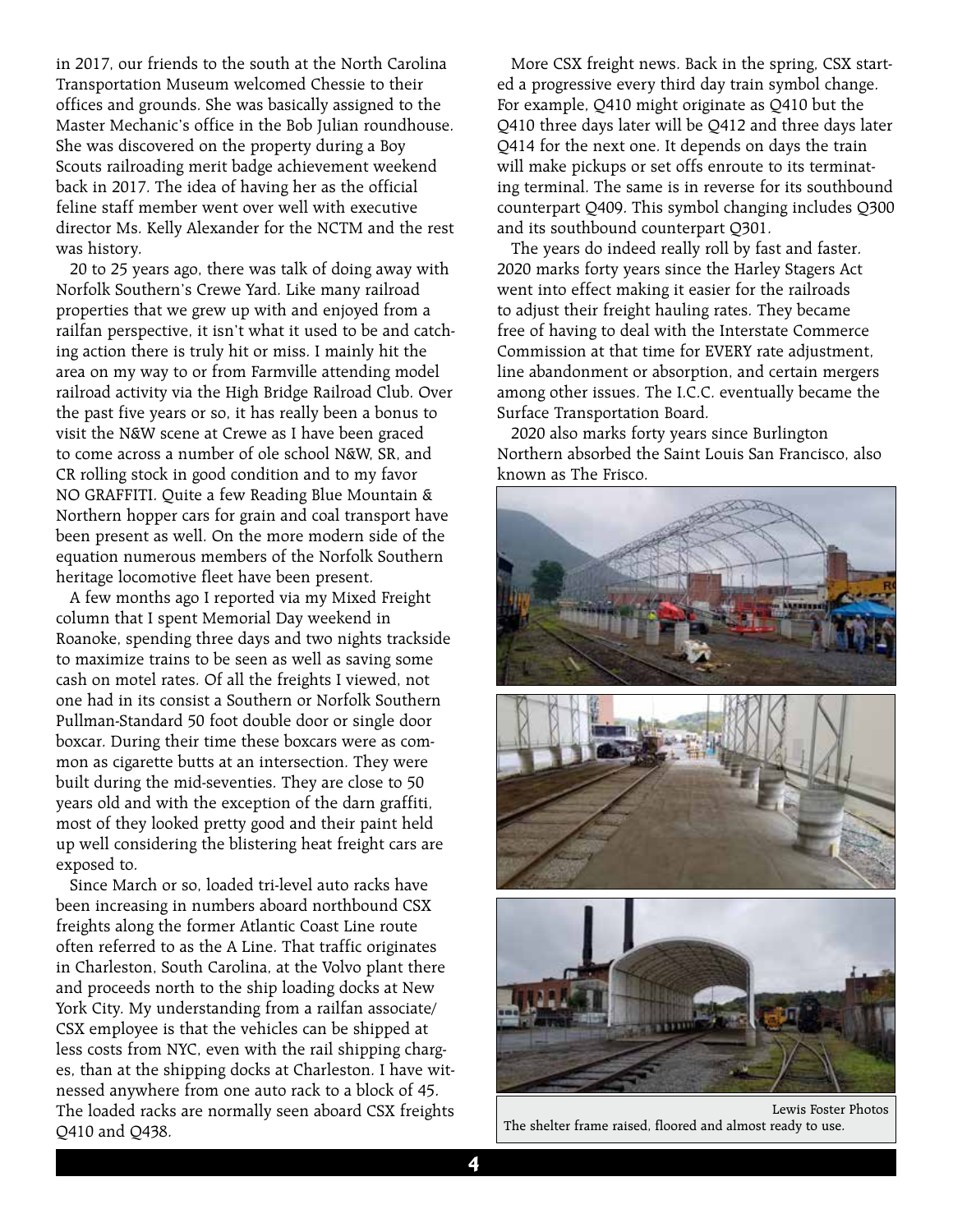

Lewis Foster Photos 512 in the shelter, and cutting out the side sheets.

### **Mechanical Committee Report Fall 2020**

by Lewis Foster

 ${\bf A}$  lot has been going on at the yard since the last report. The biggest news is that the new car shelter is up and now in service. This is the first time in 40 years at 9th street that the Chapter has had a piece of equipment under cover for work. Work started putting up the frame for the shelter on September 8th and the covers were in place on the 13th and the details complete three days later.





Work then began on extending the new track through the building. The center of the area underneath the shelter was leveled, and ballast laid down, then ties and rail were laid down and connected to the switch. The track was ballasted and tamped, and we were able to test everything out on the afternoon of the 26th. Then a crushed limestone floor was laid down and tamped to both sides of the track through the building. Everything was finished up and the 512 was moved inside on October 17th.

We'd like to thank all of the volunteers who worked very hard on the shelter, the track, and the floor. This is an improvement at the yard that has been a long time coming. While there are still things we want to add to the car shelter to make the space even more productive, it's amazing how much of a difference just having a roof overhead makes.

This September we completed the restoration of the Panama Canal Mule at VMT as well. The weather cooled off enough to allow us to apply the finish paint and lettering. We also finished up several final details like contrasting color grab irons and steps, safety red covers for electrical connections, white cab rooves, and a replacement tow cable. This was a very interesting project, but we're glad that it's now off the list.



Once the 512 was moved inside the car shelter, we began the process of removing the bottom edges of the side sheets to replace some extensive rust damage and expose the side sills of the car. Unfortunately, when we got the sides opened up it confirmed what we were afraid of. The 512 has had quite a lot of water damage over the years and the side sills will likely need to be replaced entirely. We're currently planning this process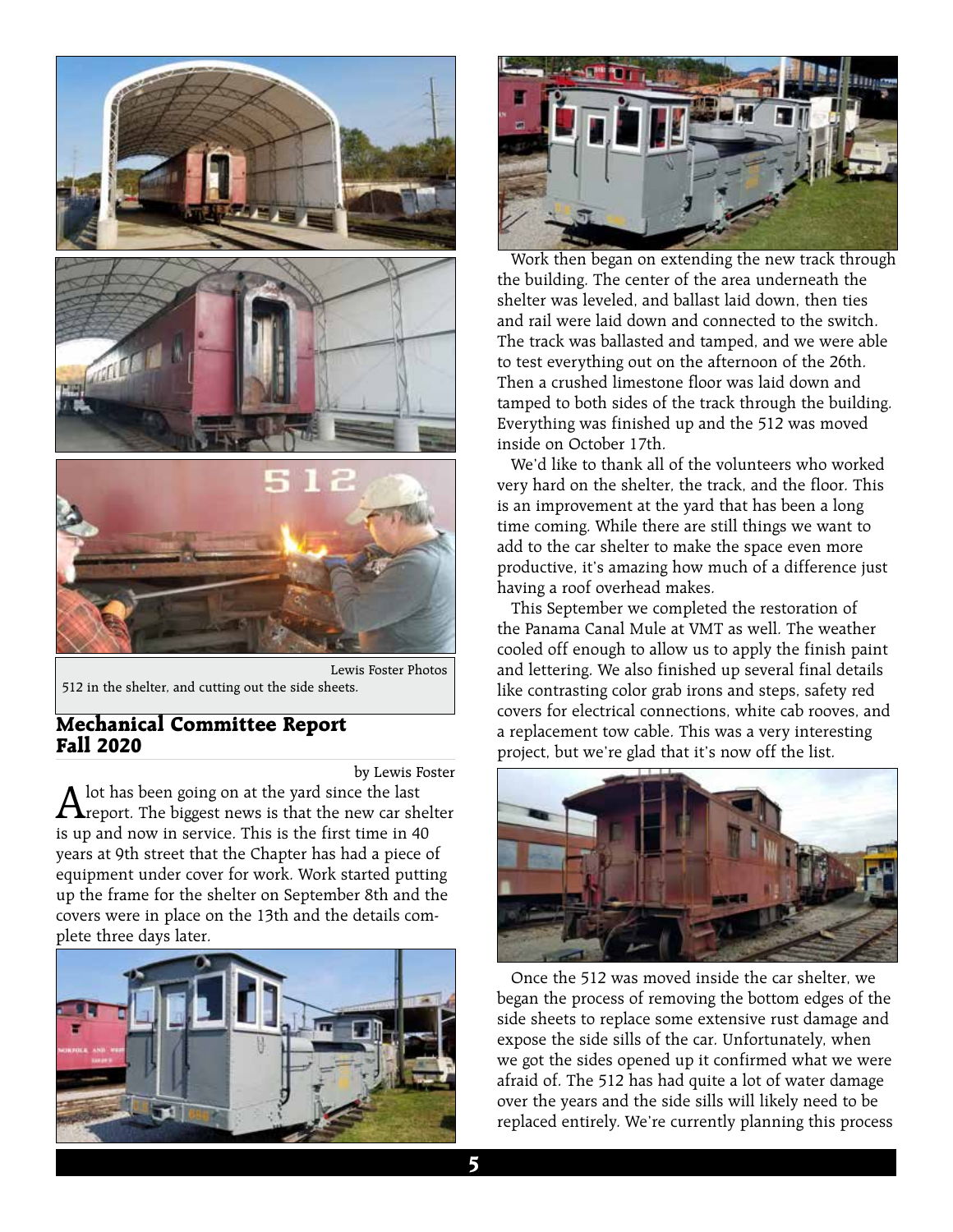and will begin working on it over the winter.

Several of our younger members have taken on the restoration of Virginian caboose No. 322. They've been working hard on it this summer and fall and are almost finished stripping the old paint on the interior. The interior fixtures have been removed and are being stripped as well. Two areas where there was metal damage on the outside have been removed and will be replaced. We'll have more on this project as it continues.

If you're interested in volunteering at the yard on the weekends, or even if you'd just like to drop by and see what we're working on, feel free to contact Gary Gray or Lewis Foster. Photos of our projects are also available on the Chapter Facebook page at:

https://www.facebook.com/roanokenrhs

#### **Passenger Train Update**

By Gary Ballard

Though not the most enlightening news concerning traveling by rail, the current numbers of ridership certainly are a direct casualty of the ongoing pandemic. Amtrak CEO William Flynn reported to a Senate Subcommittee in November that the railroad is projecting a 72% decline in ridership for Fiscal Year 2021. One must remember the Fiscal Year began October 1.

Nine million passengers are expected to ride compared to 32.5 million for FY 2019. As I reported in the last issue here, some service cuts have been put in place to offset the lower revenue earnings. What is coming up? We know that Amtrak submitted a letter to Congress for a requested \$4.85 billion appropriation although a \$3 billion amount has been going around several talks lately.

Trains are running but with fewer cars. I personally can see the mainline north of Baltimore every day and the usual 9 car Northeast Regional trainsets are at 6 cars with some trains having 7 cars. The Florida trains as with the other long-distance trains now operate triweekly schedules. The Acela operates, though the corporate based clientele ridership is almost down to nothing with many individuals working from home, it seems like. Recently, the fare from Washington to New York City on the Acela was \$20, in a most certain attempt to gain some riders. I recently heard of someone paying the same \$20 fare on the Acela going from New Haven to Philadelphia. There are a lot of onboard service personnel sidelined

due to the low ridership. All the while, some members of the Senate have been expressing doubts over Amtrak's current strategy. Concerns over serving the people in the towns that are directly affected with reduced train frequency and service cuts.

Flynn said without the service cuts, Amtrak would burn through \$250 million a month. He stated some good news that ridership improved from the low 4,000 in April to 17,000 in October. As a retired employee of Amtrak, I can say that in my 20 years of observation and from a history stand point, the results of operating passenger trains during this current pandemic has got to be one of the most serious challenges the railroad has faced since it's first day on May 1, 1971. The Inspector General (we knew that person as the IG and feared having to be audited by the IG, if ever, whenever) gave an assessment of Amtrak's financial resources and said that the company must find a way to protect it's \$3.1 billion in current available cash.

Out on the tracks, the new Acela trainsets are stretching their legs either on the Government test track in Pueblo, Colorado or on the Northeast Corridor primarily on a section of track between Trenton and Midway in New Jersey. That section allows for higher speeds for testing the new trains. Closer to home, so far, the Roanoke Train as we like to call it is still running. This train was literally breaking ridership expectations



Gary Ballard Photo 611 pulling Amtrak?!? Well, not THAT 611, but a view from March 28, 2017.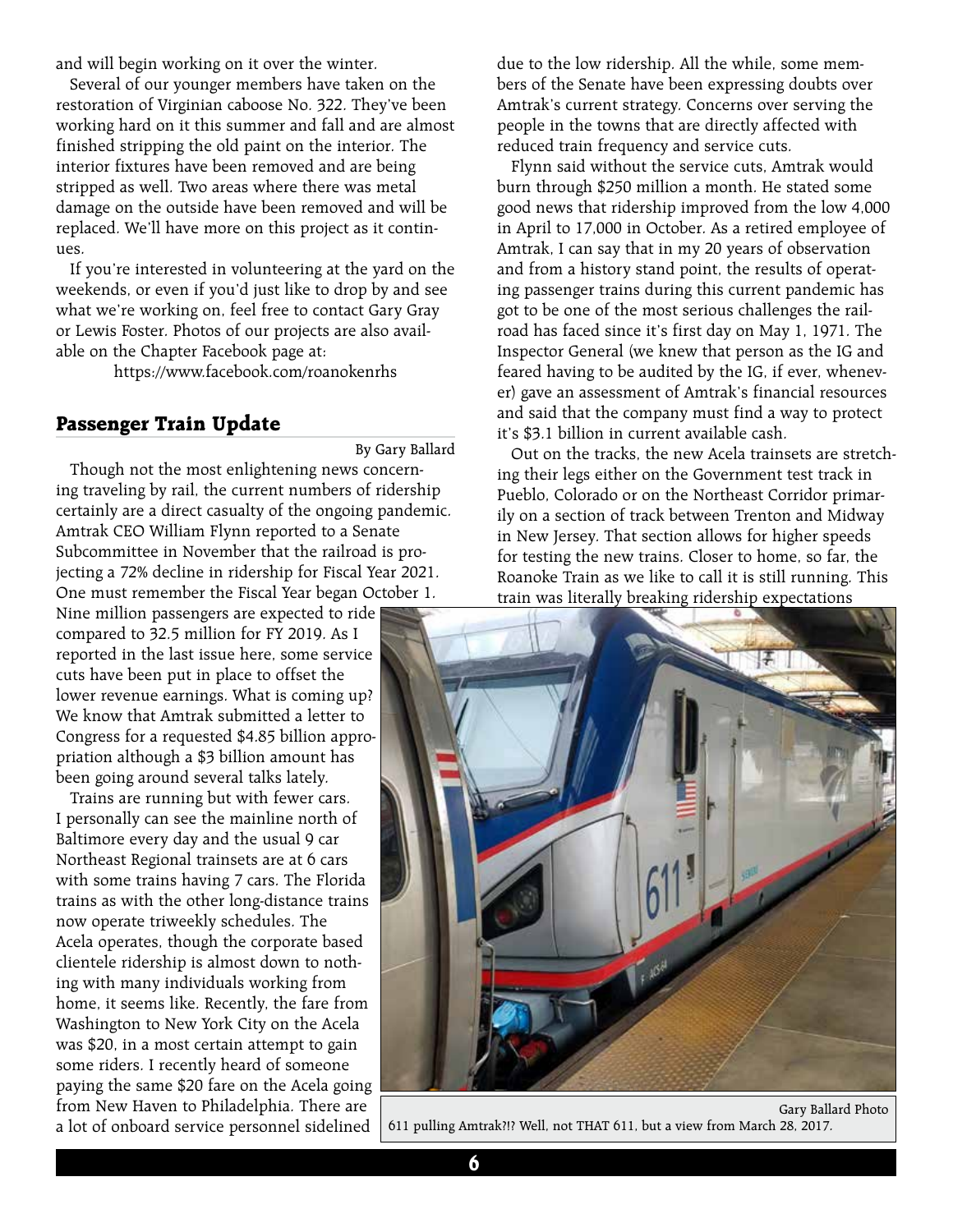

throughout any reporting period since it's inception on October 30th, 2017. With the state of things as they are today with the pandemic, ridership and revenues have taken a hit. There is and has been talk of a second departure out of Roanoke. Those plans based on the good reports of the train's history are now on temporary hold.

All is not gloomy. Very soon the new Moynihan Train Hall will be open in New York City. This huge new passenger train station will be inside what was once the huge James A. Farley Post Office building across the street from Penn Station. Amtrak has been working in partnership with the State of New York on this project. We all have seen photos of the original glass and girder structure with it's tall marble columns facing the street. That architecture marvel was leveled with the last remnant taken away in 1968. The new Moynihan Train Hall will feature a vast open train hall, with a glass skylit atrium and will accommodate Amtrak regional and long-distance trains. The new hall

is approximately the size of the Grand Central Station main hall. I have walked those steps in the past to the century old Farley Post Office. Both the Post Office and the original Penn Station were designed by the firm of McKim, Mead and White. There is still a lot of history to explore and pictures to take within two these buildings. Hopefully once the crisis if COVID-19 is passed, there is a nice train ride from Roanoke to New York City.

Editor's Note: Our friend Don Jilson from New York sent over these two photos (above) with a note that perhaps the Chapter could consider preserving this brand new Amtrak Sleeper "Roanoke River" just out of the CAF plant at Elmira Heights, NY on December 10.

The two photos were taken in Elmira, NY on CAF trackage with the Amtrak Special to take them to Albany-Rensselaer then move them to Florida.1. Obviously, that was a remark for the next couple of generations, as Amtrak will very likely get a lot more mileage use of it first! Thanks Don for thinking of us.